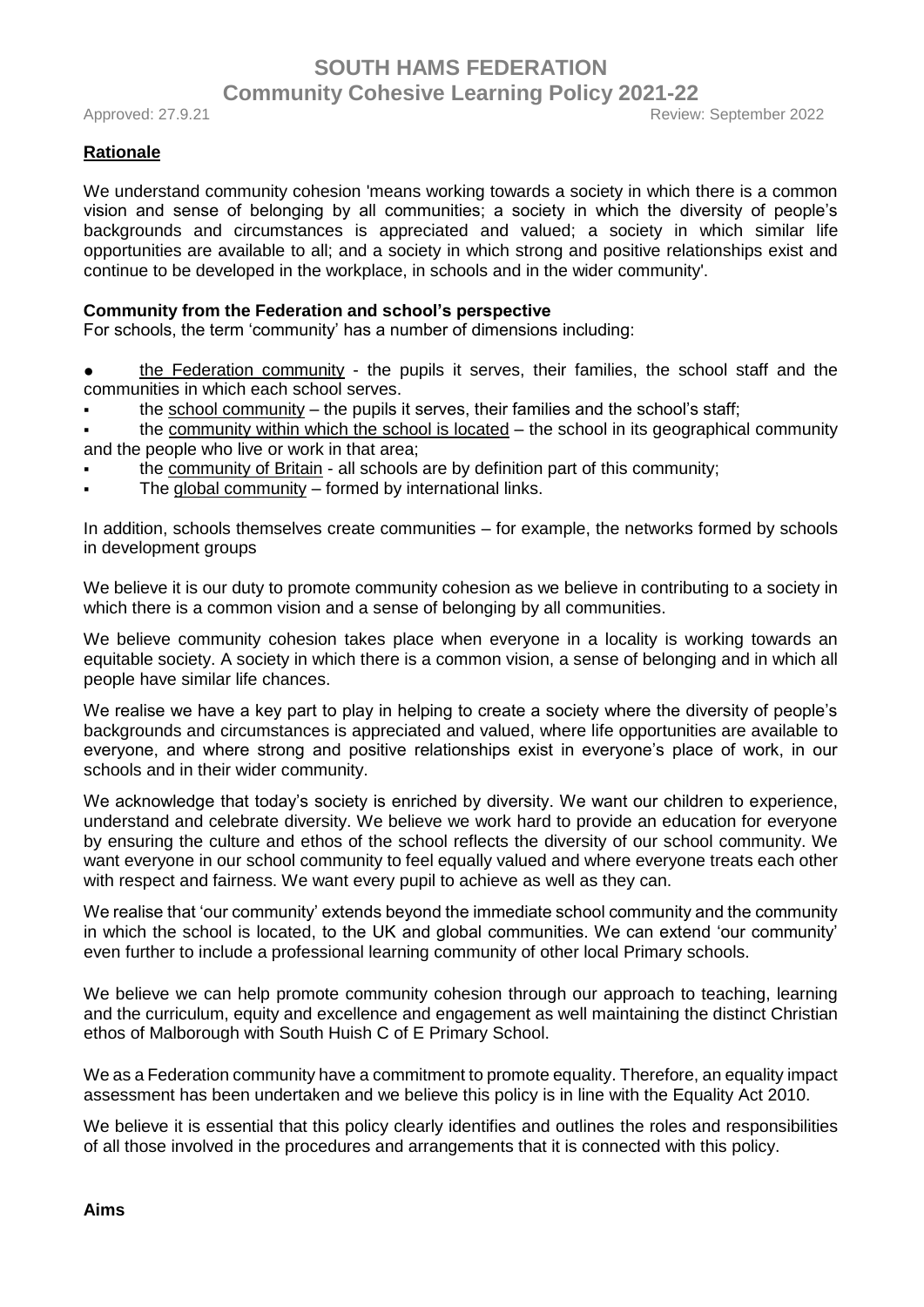Approved: 27.9.21 Review: September 2022

To promote community cohesion in order to contribute to a society in which there is a common vision and a sense of belonging by all communities.

To work with other schools and the local authority to share good practice in order to improve this policy.

### **Responsibility for the Policy and Procedure**

#### **Role of the Board of Governors**

The Board of Governors has:

- delegated powers and responsibilities to the Executive Headteacher to ensure all school personnel and stakeholders are aware of and comply with this policy;
- the duty with the Federation and school Senior Leadership Teams to promote community cohesion by involving the school personnel and the children;
- responsibility for ensuring that the school complies with all equalities legislation;
- nominated a designated Equalities governor to ensure that appropriate action will be taken to deal with all prejudice related incidents or incidents which are a breach of this policy;
- responsibility for ensuring funding is in place to support this policy;
- responsibility for ensuring this policy and all policies are maintained and updated regularly;
- make effective use of relevant research and information to improve this policy;
- responsibility for ensuring all policies are made available to parents;
- responsibility for the effective implementation, monitoring and evaluation of this policy.

#### **Role of the Executive Headteacher**

The Executive Headteacher will:

- ensure all school personnel, pupils and parents are aware of and comply with this policy;
- work closely with the governors and the Federation Senior Leadership Team;
- provide leadership and vision in respect of equality;
- provide guidance, support and training to all staff;
- undertake an audit of our existing practice by:

- considering the nature of our school population and the local community which we serve

- review the activities within the school, with other schools, with parents, with the local and wider community.

promote community cohesion through our approach to teaching, learning and the curriculum, equity and excellence, engagement

- monitor the effectiveness of this policy by:
- monitoring learning and teaching through observing lessons
- monitoring planning and assessment
- speaking with pupils, school personnel, parents and governors
- annually report to the Governing Body on the success and development of this policy**.**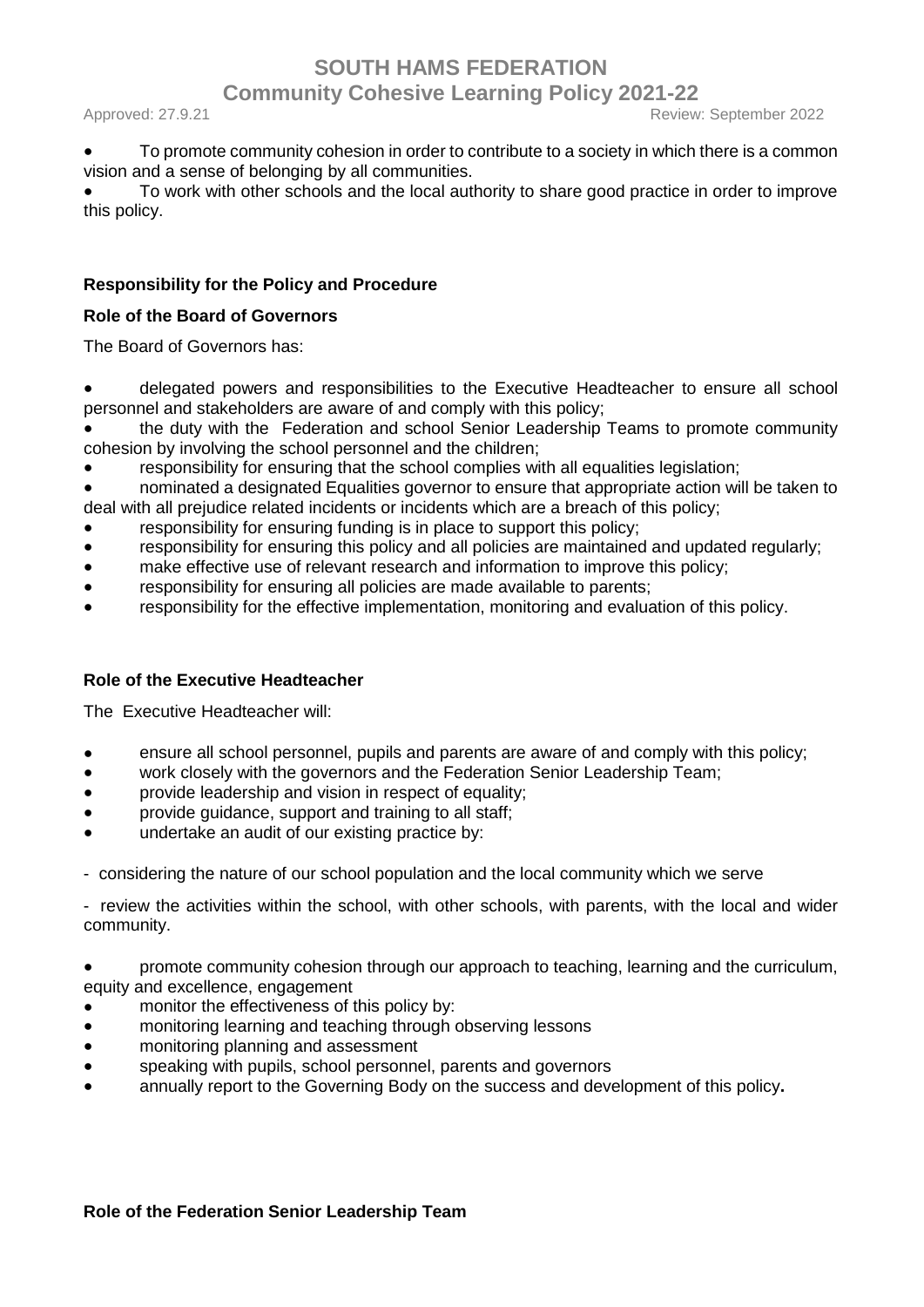#### Approved: 27.9.21 Review: September 2022

#### The Federation Senior Leadership Team will:

- provide resources to support this policy;
- monitor teaching and learning;
- monitor the progress and development of this policy;
- assess the impact of this policy

#### **Our Approach to Promoting Community Cohesion**

We believe we promote community cohesion through our approach to the following:

● **Teaching, learning and the curriculum** by striving for high standards of attainment, promoting common values and building pupils' understanding of the diversity that surrounds them. We want all lessons across the curriculum to promote common values and help children to value differences and challenge prejudice and stereotyping. We want to enrich pupils' understanding of common diversity through educational visits and meeting with people from different communities.

**Equity and excellence** by securing high standards of attainment for all pupils from all ethnic backgrounds and of different socio-economic status. We have in place effective approaches to deal with incidents of prejudice, bullying and harassment. Our admissions arrangements promote diversity and social equity. We welcome parents from every social and economic group.

**Engagement and extended services** by providing the opportunities for our pupils to meet and learn from children from different backgrounds. We encourage strong working links with multiagencies such as family support workers, social care and health professionals and the police. We actively take part in a variety of local community activities in each school community.

#### **Role of School Personnel**

School personnel will:

- comply with all aspects of this policy;
- be aware of all other linked policies;

maintain high standards of ethics and behaviour within and outside school and not to undermine fundamental British values;

- undertake appropriate training;
- implement the school's equalities policy and schemes;
- report and deal with all incidents of discrimination;
- attend appropriate training sessions on equality;
- report any concerns they have on any aspect of the school community

#### **Role of Pupils**

Pupils will:

- be aware of and comply with this policy;
- listen carefully to school staff;
- ask for further help if they do not understand;
- treat others, their work and equipment with respect;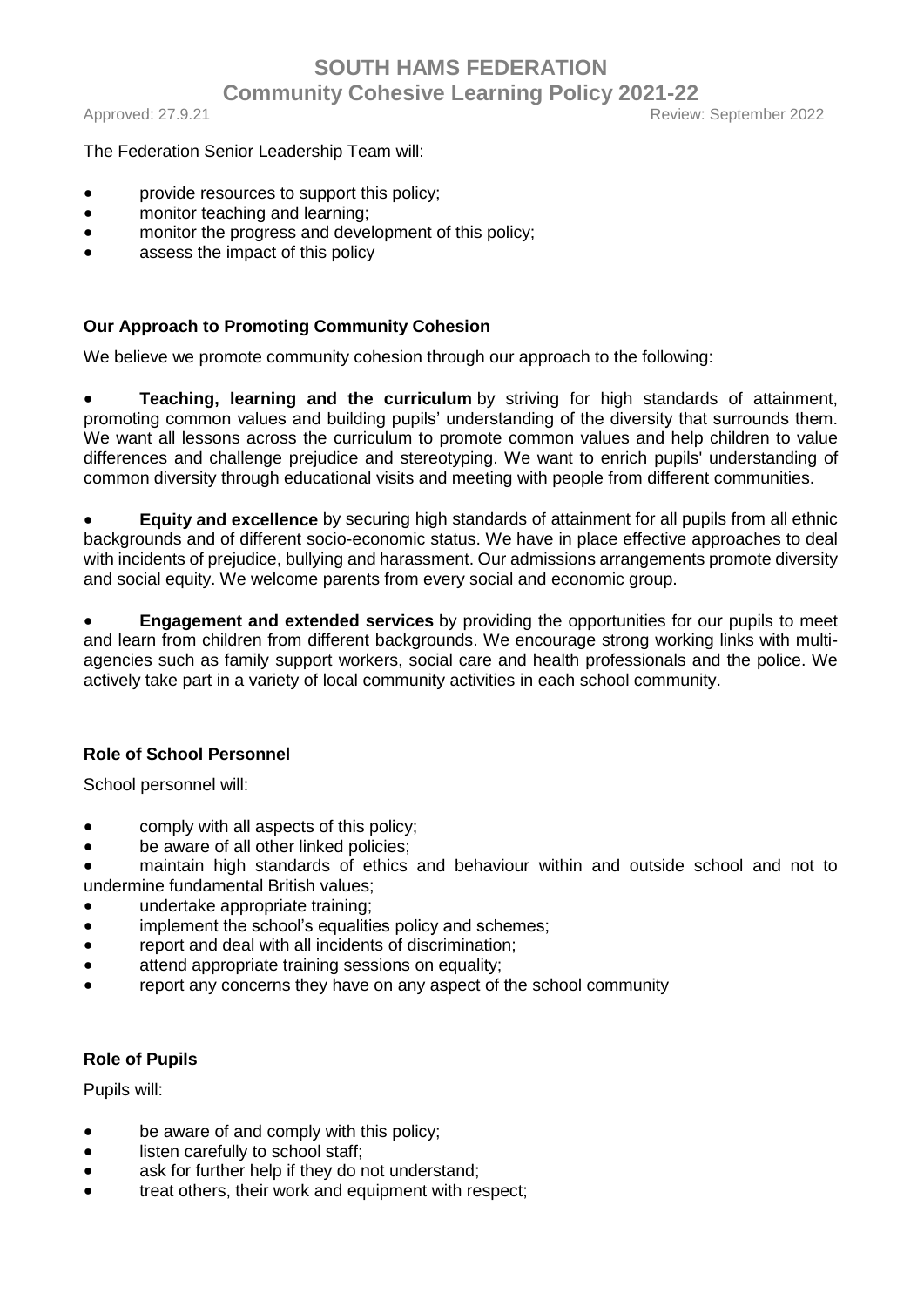Approved: 27.9.21 Review: September 2022

- support the school Code of Conduct and guidance necessary to ensure the smooth running of the school;
- liaise with the school council;
- take part in questionnaires and surveys

### **Role of Parents/Carers**

Parents/carers will:

- be aware of and comply with this policy;
- be asked to take part periodic surveys conducted by the school;

● support the school Code of Conduct and guidance necessary to ensure smooth running of the school

#### **Raising Awareness of this Policy**

We will raise awareness of this policy via:

- the school website
- meetings with parents such as introductory, transition, parent-teacher consultations
- school events
- meetings with school personnel
- communications with home such as weekly newsletters and of end of half term newsletters
- reports such annual report to parents and Executive Headteacher reports to the Board of Governors
- information displays in the main school entrance

## **Training**

All school personnel:

- have equal chances of training, career development and promotion
- receive training on induction which specifically covers:
- All aspects of this policy
- Teaching and Learning
- Curriculum
- Anti-Bullying
- Anti-Bullying and Anti-Harassment at the Workplace
- Admissions
- Equal opportunities
- Inclusion
- receive periodic training so that they are kept up to date with new information